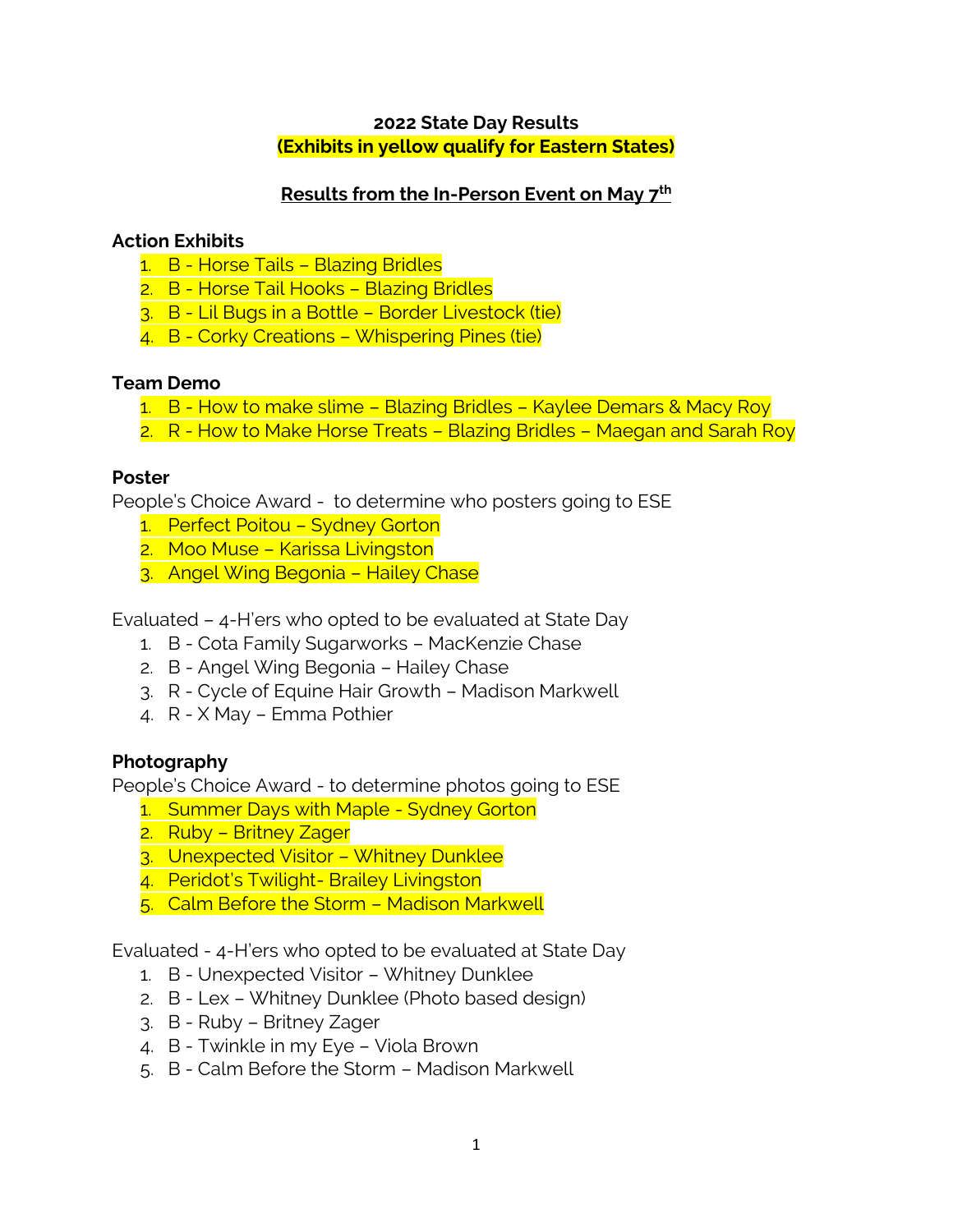## **Tabletops**

- 1. B L' Anse aux Medows Liam Palmer
- 2. B Thrush Rylie Mitchell
- 3. B Equine Infectious Anemia Britney Zager
- 4. B Life in a WWII German U-Boat JJ Garcia
- 5. R Why Do We Trust People Elizabeth Brown
- 6. R Red Eared Slider Turtle Jensey Zwart
- 7. R American Milking Devon Olivia and Ava Smith

### **Results from the Virtual Event on Flipgrid**

### **Action Exhibit**

- 1. B "Hoofbeats Keepsakes" Kingdom Hoofbeats 4-H Club
- 2. B "Fabulous 4 steps to Felting" Caspian Critters 4-H Club
- 3. B "Land of the Hoofbeats" Kingdom Hoofbeats 4-H Club

### **Team Demo**

B - "Setting Up Your Flock"- Warren Hill and Bryce Laberge of Caspian Critters

#### **Stage**

- 1. B "Walk Like an Egyptian"- Isabella Lamonda
- 2. B "Never Enough"- Adeline White
- 3. B "Fiddle Tunes"- Annabel Carson (tie)
- 4. B "Lost Boy" Elizabeth Choquette (tie)

### **Promotional Video**

B - "4-H for All"- Whitney Dunklee

### **Tabletop**

- 1. B "Sports with Dogs!"- Amalie Pratt
- 2. B "How to Feed Hummingbirds"- Luci Badillo

### **Photography**

"Sun sets on winter" – Maddie Distasio

\*All photo participants will receive a green participation ribbon as they were not reevaluated at State Day unless requested.

### **Poster**

"Loons" - Isabella Lamonda "The Parts of a Guitar and What They Do" - Benjamin Choquette "Sugar On Snow"- Jude Badillo "Styles of Dance"- Elizabeth Choquette